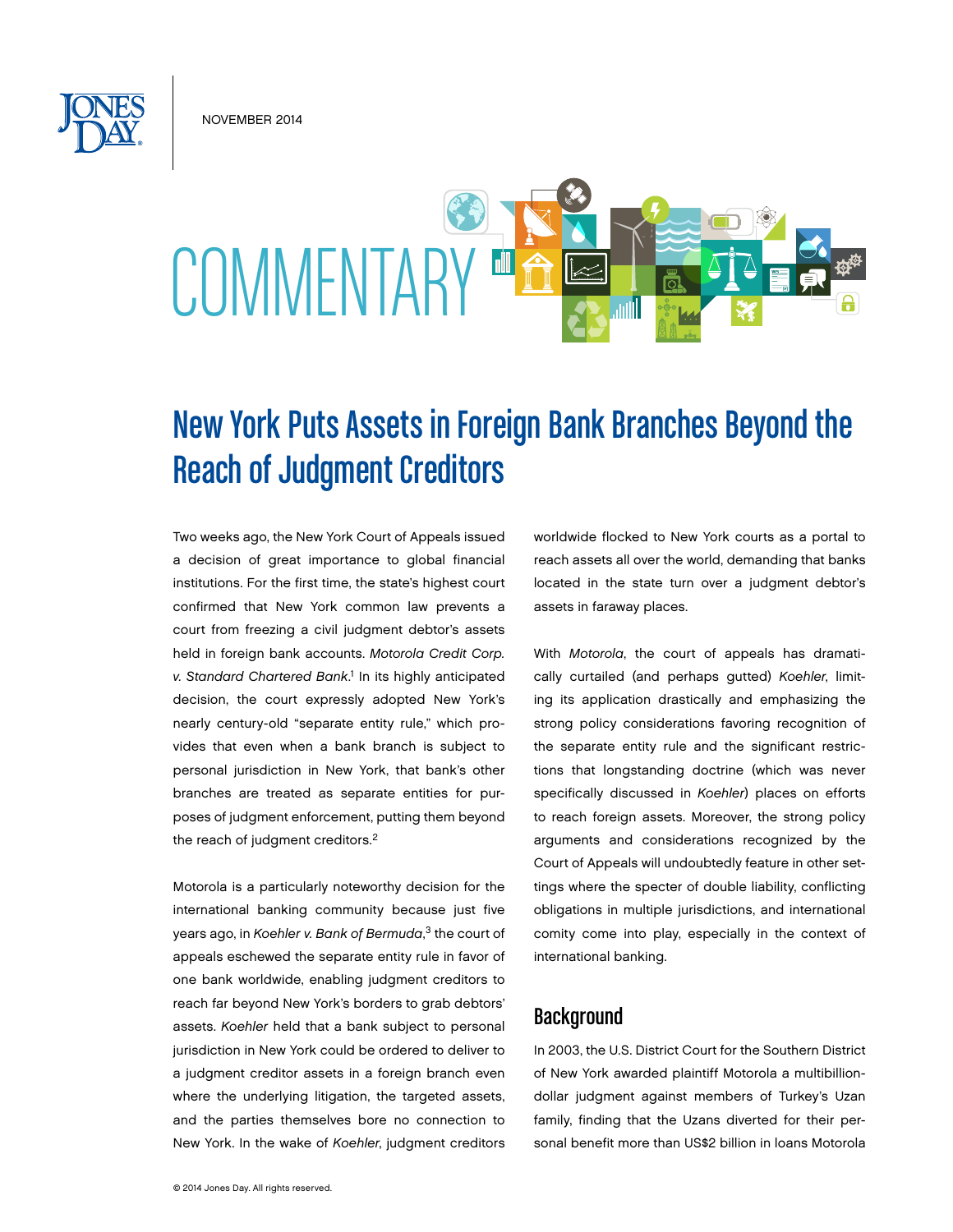made to a Turkish company the family controlled. For the better part of a decade, Motorola has engaged in an international hunt for the Uzans and their assets.

In 2013, as part of Motorola's efforts to collect on this judgment, the district court issued a restraining order (pursuant to New York and federal law) freezing the Uzans' assets. Motorola served the restraining order on the New York branch of nonparty Standard Chartered Bank ("Standard"), a multinational bank based in the United Kingdom. Although Standard had no Uzan assets at its New York branch, its branch in the United Arab Emirates ("UAE") held about US\$30 million in deposits related to the Uzans. When Standard sought to freeze those assets in accordance with the restraining order, regulatory authorities in the UAE and Jordan intervened and debited US\$30 million in Standard's account at the UAE Central Bank. The rationale for this action was that Standard could not dishonor its obligations to repay UAE deposits based on an order from a foreign court.4

Faced with conflicting obligations and the prospect of double liability under U.S. and foreign law, Standard sought relief from the district court. Standard argued that, under New York's separate entity rule, the restraining notice Motorola served on its New York branch could not restrain assets held in another Standard branch in the UAE. Motorola responded that *Koehler* allowed the restraint of assets in the UAE via Standard's New York branch. The district court found for Standard. On appeal, the U.S. Court of Appeals for the Second Circuit certified to New York's high court the question of whether the state's separate entity rule precludes a judgment creditor from ordering a garnishee bank operating branches in New York to restrain a debtor's assets held in foreign branches of the bank. The Court of Appeals answered that it did.

## Pro-Bank Policy Considerations Keep an Old Doctrine Alive

In a 5–2 decision, the Court of Appeals held that "service of a restraining notice on a garnishee bank's New York branch is ineffective under the separate entity rule to freeze assets held in the bank's foreign branches." The longstanding common law doctrine, the court held, was firmly rooted and very much alive in New York, citing state and federal decisions applying the rule for nearly a century. Driving the court's

decision was the fundamental policy for the separate entity rule. Acknowledging the multiple *amicus curiae* submissions by sovereigns, regulators, and trade groups, the court recognized that allowing U.S. courts to restrain assets overseas would undermine international comity. The rule, the court held, also eliminates competing claims on the same assets and protects banks from double liability. Moreover, the rule avoids placing banks in the "difficult position of attempting to comply with the contradictory directives of multiple sovereign nations," as Standard had faced. Finally, the court recognized that directing banks to process restraint orders for foreign assets imposes an "intolerable burden" by forcing banks to identify and monitor assets in numerous foreign branches. International banks, the court held, have long relied on the benefits afforded by the separate entity rule "when deciding to open branches in New York, which in turn has played a role in shaping New York's status as the preeminent commercial and financial nerve center of the Nation and the world."

But what about *Koehler*? Just a few years ago, this same Court of Appeals held in that case that a bank subject to personal jurisdiction in New York could be ordered to deliver a judgment debtor's stock certificates located in a non-U.S. branch of the bank. The *Motorola* court rejected the argument that *Koehler* effectively overruled the separate entity rule. It noted that the parties did not raise, and the court did not address, the doctrine in that case. Moreover, the court explained, *Koehler* involved the repatriation of stock certificates and was therefore inapposite to the assets (deposit accounts) here.

An impassioned two-judge dissent argued that the majority opinion could not be reconciled with *Koehler*, and that an "outmoded" separate entity rule now frustrated collection of judgments, enabled judgment debtors to evade enforcement, and allowed international banks to shirk responsibility. Against the backdrop of global "banks being held more accountable than ever for their actions vis-à-vis their customers," the dissent described the majority opinion as a "step in the wrong direction."

Although the precise scope of the separate entity rule in the context of assets held in domestic branches (as well as assets other than deposit accounts, as in *Koehler*) has yet to be determined, judgment creditors can no longer view